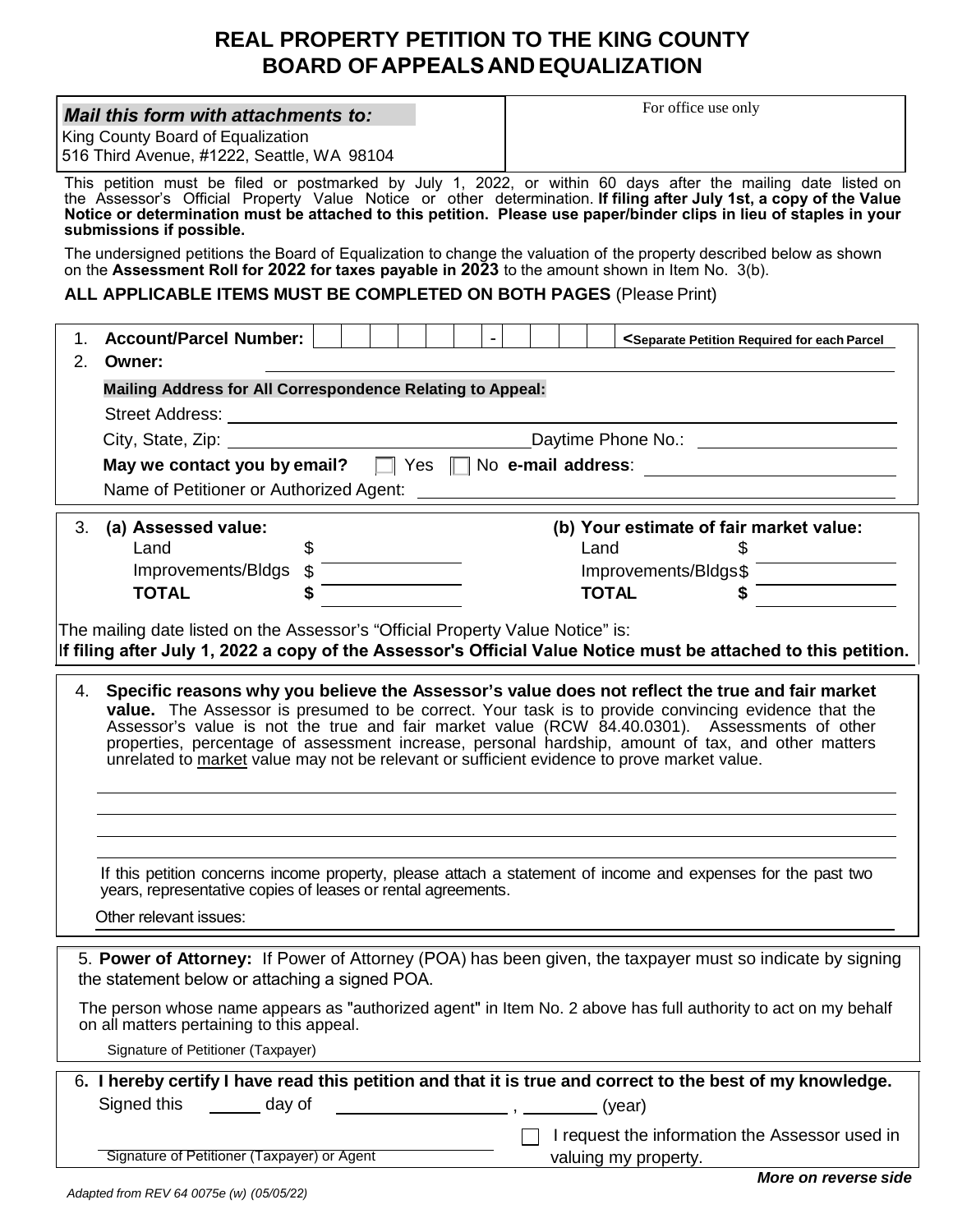|                                                                                                                                                                                                                                                                                                                                                                                                                                                                                                                                 | The property which is the subject of this petition is (check all which apply):<br>7. |                                                                                                                  |  |  |  |  |
|---------------------------------------------------------------------------------------------------------------------------------------------------------------------------------------------------------------------------------------------------------------------------------------------------------------------------------------------------------------------------------------------------------------------------------------------------------------------------------------------------------------------------------|--------------------------------------------------------------------------------------|------------------------------------------------------------------------------------------------------------------|--|--|--|--|
|                                                                                                                                                                                                                                                                                                                                                                                                                                                                                                                                 | Farm/Agricultural Land                                                               | <b>Residential Building</b>                                                                                      |  |  |  |  |
|                                                                                                                                                                                                                                                                                                                                                                                                                                                                                                                                 | <b>Residential Land</b>                                                              | <b>Commercial Building</b>                                                                                       |  |  |  |  |
|                                                                                                                                                                                                                                                                                                                                                                                                                                                                                                                                 | <b>Commercial Land</b>                                                               | <b>Industrial Building</b>                                                                                       |  |  |  |  |
|                                                                                                                                                                                                                                                                                                                                                                                                                                                                                                                                 | <b>Industrial Land</b>                                                               | Mobile Home                                                                                                      |  |  |  |  |
|                                                                                                                                                                                                                                                                                                                                                                                                                                                                                                                                 | <b>Designated Forest Land</b>                                                        | Other                                                                                                            |  |  |  |  |
|                                                                                                                                                                                                                                                                                                                                                                                                                                                                                                                                 | Open Space/Current Use Land                                                          |                                                                                                                  |  |  |  |  |
|                                                                                                                                                                                                                                                                                                                                                                                                                                                                                                                                 |                                                                                      |                                                                                                                  |  |  |  |  |
| 8.                                                                                                                                                                                                                                                                                                                                                                                                                                                                                                                              | <b>General description of property:</b>                                              |                                                                                                                  |  |  |  |  |
|                                                                                                                                                                                                                                                                                                                                                                                                                                                                                                                                 | a. Address/location:                                                                 |                                                                                                                  |  |  |  |  |
|                                                                                                                                                                                                                                                                                                                                                                                                                                                                                                                                 | b. Lot size:                                                                         |                                                                                                                  |  |  |  |  |
|                                                                                                                                                                                                                                                                                                                                                                                                                                                                                                                                 | c. Zoning or permitted use:                                                          |                                                                                                                  |  |  |  |  |
|                                                                                                                                                                                                                                                                                                                                                                                                                                                                                                                                 | d. Description of building:                                                          |                                                                                                                  |  |  |  |  |
|                                                                                                                                                                                                                                                                                                                                                                                                                                                                                                                                 | e. View?<br>Yes<br>No                                                                | f. Waterfront?<br>Yes<br>∏No                                                                                     |  |  |  |  |
|                                                                                                                                                                                                                                                                                                                                                                                                                                                                                                                                 |                                                                                      |                                                                                                                  |  |  |  |  |
| 9.                                                                                                                                                                                                                                                                                                                                                                                                                                                                                                                              | <b>Purchase price of property:</b>                                                   | (If purchased within last 5 years)                                                                               |  |  |  |  |
|                                                                                                                                                                                                                                                                                                                                                                                                                                                                                                                                 | Date of purchase:                                                                    |                                                                                                                  |  |  |  |  |
| 10.                                                                                                                                                                                                                                                                                                                                                                                                                                                                                                                             | Remodeled or improved since purchase? $\Box$ Yes $\Box$ No Cost \$                   |                                                                                                                  |  |  |  |  |
| 11.                                                                                                                                                                                                                                                                                                                                                                                                                                                                                                                             | Has the property been appraised by other than the County Assessor? $\Box$ Yes        | l No                                                                                                             |  |  |  |  |
|                                                                                                                                                                                                                                                                                                                                                                                                                                                                                                                                 | If yes, appraisal date:                                                              | By whom?                                                                                                         |  |  |  |  |
|                                                                                                                                                                                                                                                                                                                                                                                                                                                                                                                                 | Appraised value: \$ Purpose of appraisal:                                            |                                                                                                                  |  |  |  |  |
|                                                                                                                                                                                                                                                                                                                                                                                                                                                                                                                                 |                                                                                      |                                                                                                                  |  |  |  |  |
| Please complete all of the above items (if applicable). Information in boxes 1-6 must be provided to be<br>considered a complete application.                                                                                                                                                                                                                                                                                                                                                                                   |                                                                                      |                                                                                                                  |  |  |  |  |
| *Important Note: You may submit additional information either with this petition, or up to twenty-one (21)<br>business days before your hearing to support the reasons you cite within Item No. 4. It is recommended you<br>submit your evidence as soon as possible to increase the chances of receiving a value reduction offer from<br>the Assessor without a hearing. The attached worksheet may be used for this purpose. Please submit all<br>additional information in duplicate and use paper clips in lieu of staples. |                                                                                      |                                                                                                                  |  |  |  |  |
| 12. Evidence and Hearing Format:                                                                                                                                                                                                                                                                                                                                                                                                                                                                                                |                                                                                      |                                                                                                                  |  |  |  |  |
| Check the following statement that applies:                                                                                                                                                                                                                                                                                                                                                                                                                                                                                     |                                                                                      |                                                                                                                  |  |  |  |  |
| My evidence is incomplete. I intend to submit <b>additional</b> documentary evidence to the Board of                                                                                                                                                                                                                                                                                                                                                                                                                            |                                                                                      |                                                                                                                  |  |  |  |  |
| Equalization no later than twenty-one business days prior to my scheduled hearing $(I - Incomplete)$                                                                                                                                                                                                                                                                                                                                                                                                                            |                                                                                      |                                                                                                                  |  |  |  |  |
|                                                                                                                                                                                                                                                                                                                                                                                                                                                                                                                                 | $\Box$ My petition is complete (C - Complete)                                        |                                                                                                                  |  |  |  |  |
|                                                                                                                                                                                                                                                                                                                                                                                                                                                                                                                                 | <b>Check your requested hearing format:</b>                                          | In-Person or Phone<br>No Attendance (N-Not Attend)<br>(Administrative Review Hearing)<br>Hearing (P-Participate) |  |  |  |  |
| The Board is required to avoid any potential conflicts of interest:                                                                                                                                                                                                                                                                                                                                                                                                                                                             |                                                                                      |                                                                                                                  |  |  |  |  |
| a. Are you an elected/appointed County official or County employee?<br>No<br>Yes                                                                                                                                                                                                                                                                                                                                                                                                                                                |                                                                                      |                                                                                                                  |  |  |  |  |
| b. Are you a relative of a County official/employee? $\Box$ Yes<br>∏No                                                                                                                                                                                                                                                                                                                                                                                                                                                          |                                                                                      |                                                                                                                  |  |  |  |  |
|                                                                                                                                                                                                                                                                                                                                                                                                                                                                                                                                 |                                                                                      |                                                                                                                  |  |  |  |  |
|                                                                                                                                                                                                                                                                                                                                                                                                                                                                                                                                 | If you answered yes, state position and relationship                                 |                                                                                                                  |  |  |  |  |

For tax assistance or to request this document in an alternate format, please call 360-705-6715. TTY users, please call 360-705-6718. For any other assistance call 206-477-3400.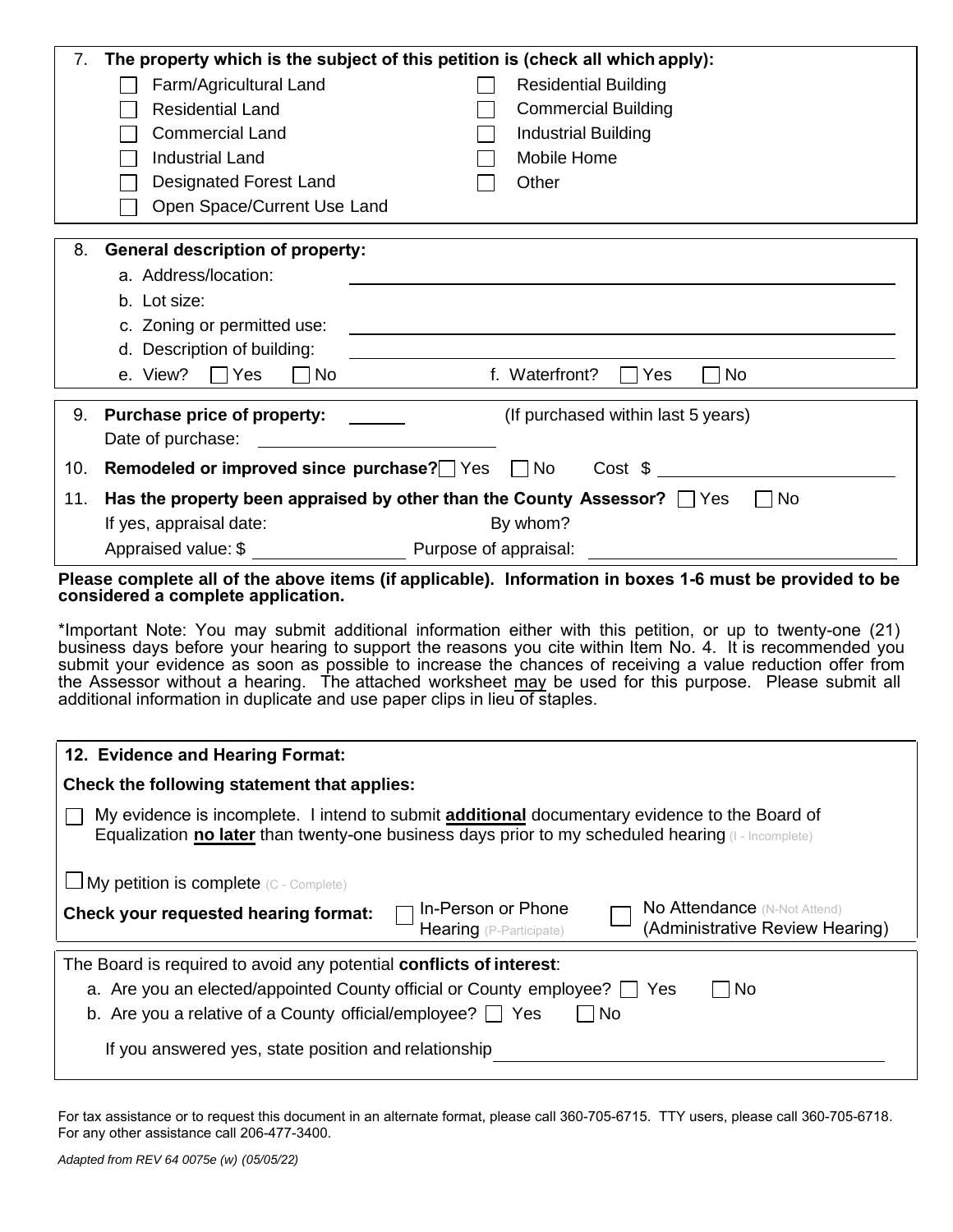### **OPTIONAL WORKSHEET FOR KING COUNTY REAL PROPERTY PETITION COMPARABLE PROPERTY SALES ANALYSIS**

**\*\*Comparable sales to complete this form may be obtained from:**

### **The King County Tax Advisor's Office at (206) 477-1060 or online a[thttp://your.kingcounty.gov/Assessor/eSales](http://your.kingcounty.gov/Assessor/eSales)**

|                                                                  | <b>SUBJECT PROPERTY</b> | <b>COMPARABLE #1</b> | <b>COMPARABLE #2</b> | <b>COMPARABLE #3</b> |
|------------------------------------------------------------------|-------------------------|----------------------|----------------------|----------------------|
| <b>ACCOUNT/PARCEL NO.</b>                                        |                         |                      |                      |                      |
| <b>ADDRESS</b>                                                   |                         |                      |                      |                      |
| <b>SALE PRICE</b>                                                |                         |                      |                      |                      |
| <b>Sale Date</b>                                                 |                         |                      |                      |                      |
| <b>Excise Tax No.</b>                                            |                         |                      |                      |                      |
| LAND:<br>Lot size                                                |                         |                      |                      |                      |
| Zoning                                                           |                         |                      |                      |                      |
| <b>View</b>                                                      |                         |                      |                      |                      |
| Waterfront<br><b>Front feet</b>                                  |                         |                      |                      |                      |
| HOUSE:<br>Year built/Remodeled                                   |                         |                      |                      |                      |
| <b>Construction Quality</b><br>Grade                             |                         |                      |                      |                      |
| <b>Condition</b>                                                 |                         |                      |                      |                      |
| <b>Number of Stories</b>                                         |                         |                      |                      |                      |
| Living Area Sq. Feet<br>(Excluding basement)                     |                         |                      |                      |                      |
| <b>Basement Sq. Feet</b><br>(Finished/unfinished)                |                         |                      |                      |                      |
| <b>Bedrooms &amp; Baths</b><br>(How many)                        |                         |                      |                      |                      |
| <b>GARAGE TYPE/SIZE</b><br>Attached/detached/<br><b>Basement</b> |                         |                      |                      |                      |
| <b>OTHER BUILDINGS</b>                                           |                         |                      |                      |                      |

Note: Comparable properties do not have to exactly match your property. Look for sales that are most similar, note their differences in relation to the subject, and identify superior and inferior property features. This comparison process should enable you to determine whether your property would sell for more than or less than the price paid for each selected sale. This comparison procedure should lead you to a market *value estimate for your property. Submitted sales which have occurred within 5 years of the date of the petition shall be considered. Any sale of property prior to or after January 1st of the year of revaluation shall be adjusted to its value as of January 1st of the year of revaluation.*